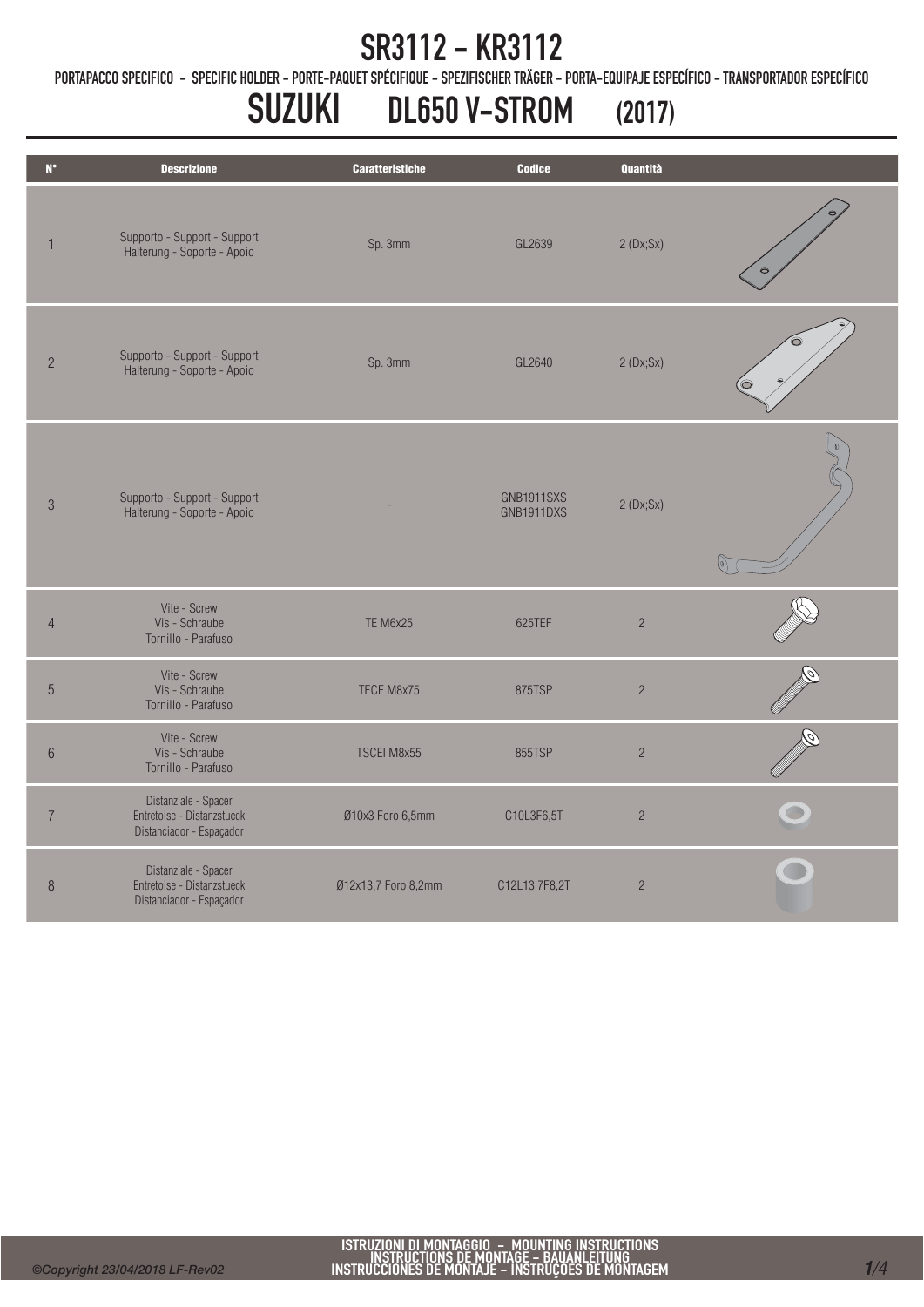PORTAPACCO SPECIFICO - SPECIFIC HOLDER - PORTE-PAQUET SPÉCIFIQUE - SPEZIFISCHER TRÄGER - PORTA-EQUIPAJE ESPECÍFICO - TRANSPORTADOR ESPECÍFICO

## SUZUKI DL650 V-STROM (2017)

| 9  | Distanziale - Spacer<br><b>Entretoise - Distanzstueck</b><br>Distanciador - Espaçador                                                                                                                                                                                                   | Ø20x12,5 Foro 9mm                            | C20L12,5F9T  | $\overline{2}$ |  |
|----|-----------------------------------------------------------------------------------------------------------------------------------------------------------------------------------------------------------------------------------------------------------------------------------------|----------------------------------------------|--------------|----------------|--|
| 10 | Distanziale - Spacer<br>Entretoise - Distanzstueck<br>Distanciador - Espaçador                                                                                                                                                                                                          | Ø22x20 Foro 70,5mm                           | C22L20F10,5T | $\overline{4}$ |  |
| 11 | Dado - Bolt - Ecrou<br>Mutter - Tuerca - Porca                                                                                                                                                                                                                                          | Auto Bloccante Flangiato M6                  | 6DADIABEN    | $\mathfrak{p}$ |  |
| 12 | Dado - Bolt - Fcrou<br>Mutter - Tuerca - Porca                                                                                                                                                                                                                                          | Dado Auto Blocante<br>Flangiato Ribassato M8 | 8DADIFN      | $\overline{2}$ |  |
| 13 | Particolari Inclusi Nel Kit Viteria Della Piastra<br>Components Included In The Fitting Kit Of The Plate<br>Pièces Inclues Dans Le Kit De Vis De La Platine<br>Die Einzelnen Teile Sind Bei Montagekit Der Platte Enthalten<br>Despieces Incluidos En El Kit De Anclajes De La Parrilla |                                              |              |                |  |

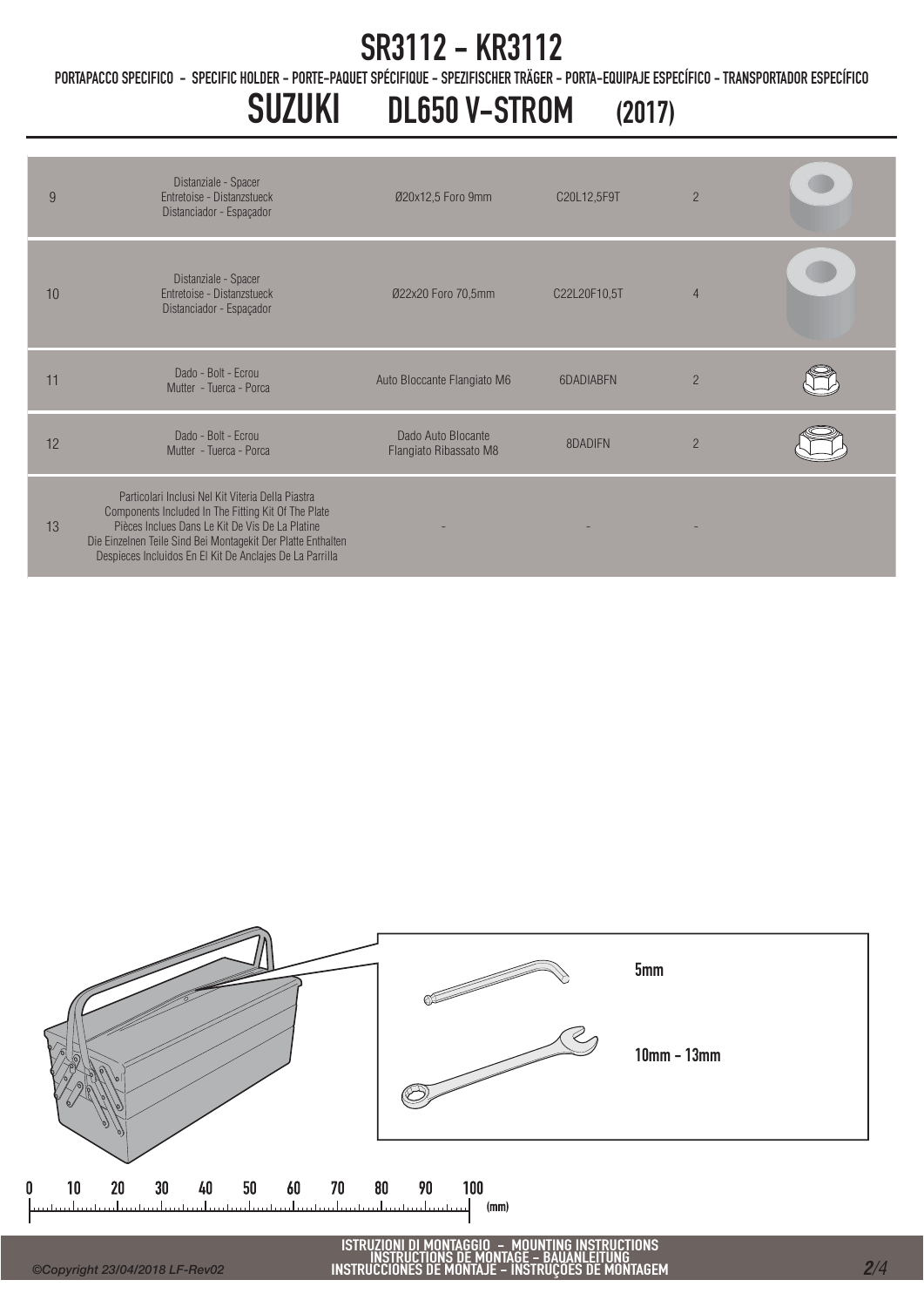PORTAPACCO SPECIFICO - SPECIFIC HOLDER - PORTE-PAQUET SPÉCIFIQUE - SPEZIFISCHER TRÄGER - PORTA-EQUIPAJE ESPECÍFICO - TRANSPORTADOR ESPECÍFICO

SUZUKI DL650 V-STROM (2017)